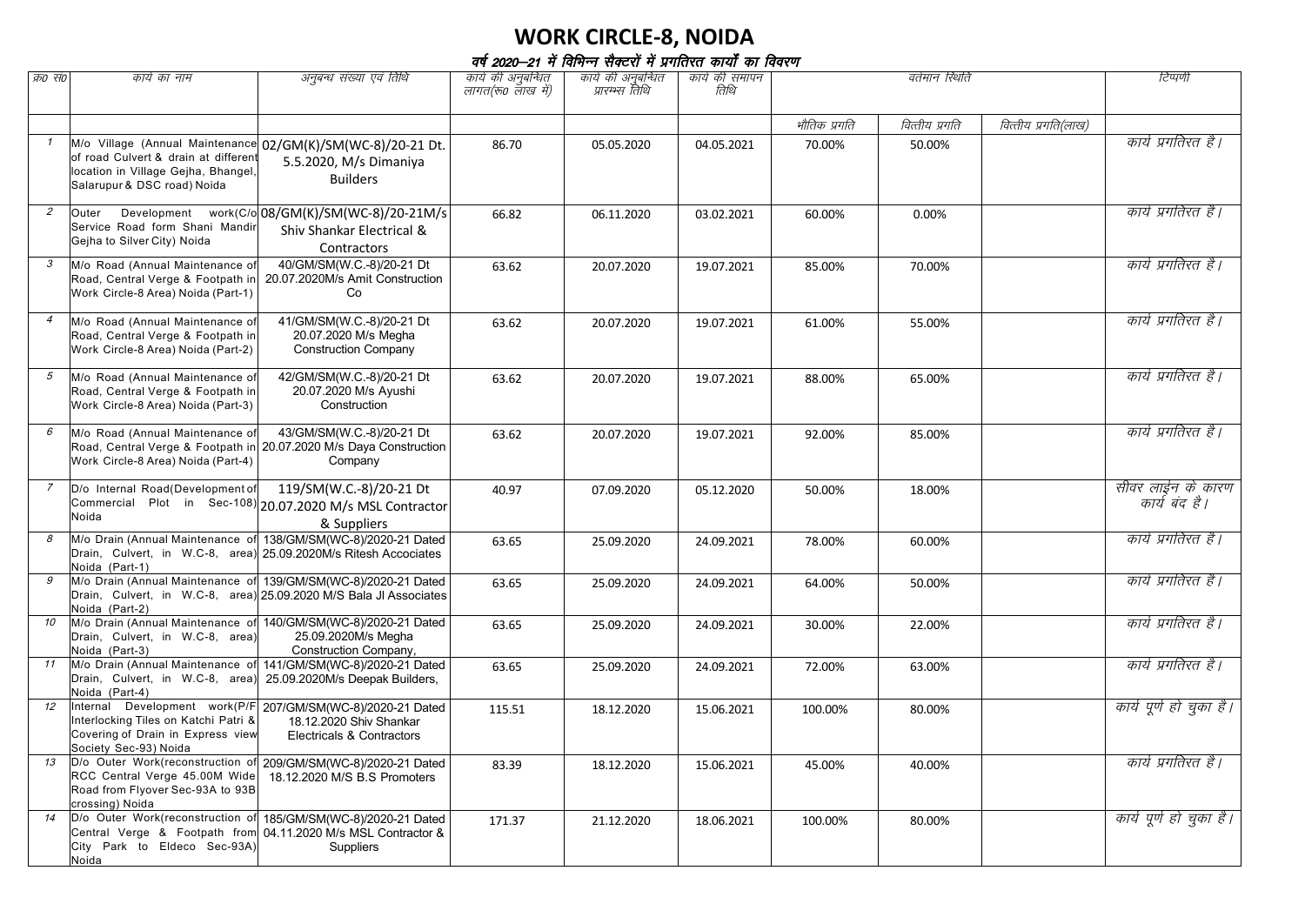| 15 | Strengtheing of Road (resurfacing 263/CGM/SM(WC-8)/2020-21 M/s<br>of Gejha Bhangel road form<br>Badshahi Road to 3C Project)<br>Noida                                                       | Vinayak Vastu Vinayak                                                               | 54.99    | 19.03.2021 | 16.06.2021 | 100.00% | 45.00% | कार्य पूर्ण हो चुका है।            |
|----|---------------------------------------------------------------------------------------------------------------------------------------------------------------------------------------------|-------------------------------------------------------------------------------------|----------|------------|------------|---------|--------|------------------------------------|
| 16 | C/o Boundary wall ( C/o Boundary<br>wall in Vacant Plot in Sec-82)<br>Noida                                                                                                                 | 257/CGM/SM(WC-8)/2020-21<br>12.03.2021 M/s Saheb Husen                              | 22.81    | 12.03.2021 | 09.06.2021 | 50.00%  | 0.00%  | कार्य प्रगतिरत है।                 |
| 17 | M/o Road (P/I Interlocking Tiles<br>Covering of Drain and M/o C.C.<br>Rpad in HIG Flat Pocket A, B & C<br>Sec-105) Noida                                                                    | 230/GM/SM(WC-8)/2020-21 M/s<br>Bhati Marketing & Construction<br>Company            | 51.18    | 27.01.2021 | 26.05.2021 | 95.00%  | 50.00% | कार्य प्रगतिरत है।                 |
| 18 | Strengthening of Road( P/L DBM<br>& BC work on 45.00M wide road<br>between Sec-143A. 143B & 144 &<br>$[24.00 \ M \text{ wide road in Sec-144}]$<br>Noida                                    | 240/CGM/SM(WC-8)/2020-21<br>22.02.2021M/s MYC Infra Private<br>Ltd.                 | 292.42   | 22.02.2021 | 22.05.2021 | 95.00%  | 30.00% | कार्य प्रगतिरत है।                 |
| 19 | C/o Boundary wall (C/o Boundary 203/GM/SM(WC-8)/2020-21 Dated<br>Noida                                                                                                                      | wall of Green Belt in Sec-104) 14.12.2020 M/s Parth Construction                    | 42.32    | 14.12.2020 | 13.03.2021 | 75.00%  | 45.00% | कार्य प्रगतिरत है।                 |
| 20 | D/o Internal Work (M/o Interlocking<br>Tiles & C.C. Pavement of 24.00M Dated 18.01.2021 M/s Shiv Ganga<br>Road around Central Park in Sec-<br>105) noida                                    | 225/CGM/SM(WC-8)/2020-21<br>Contractors                                             | 11.79    | 18.01.2021 | 15.07.2021 | 100.00% | 80.00% | कार्य पूर्ण हो चुका है।            |
| 21 | Outer Development Work( C/o 235/CGM/SM(WC-8)/2020-21 M/S<br>Service Road Central Verge &<br>footpath of Road Between Sec-105<br>& 108 from CNG Pump to ATS<br>Hemlet T-Point Sec-104) Noida | JRD Infratech Pvt. Ltd.                                                             | 189.52   | 08.02.2021 | 06.08.2021 | 45.00%  | 17.00% | कार्य प्रगतिरत है।                 |
| 22 | Resurfacing of Road(P/L DBM &<br>DBC work on Internal Road in Sec-<br>92) Noida                                                                                                             | 258/CGM/SM(WC-8)/2020-21<br>Dated 12.03.2021 M/s MSL<br>Contractor & Suppliers      | 126.94   | 13.03.2021 | 09.07.2021 | 50.00%  | 30.00% | कार्य प्रगतिरत है।                 |
| 23 | D/o Internal Road( C.o Road in 5% 208/GM/SM(WC-8)/2020-21 Dated<br>Abadi Plot in vill-Gejha Sec-93)<br>Noida                                                                                | 18.12.2020 M/s K.P. Construction<br>Co.                                             | 35.05    | 18.12.2020 | 17.03.2021 | 40.00%  | 35.00% | सीवर लाईन के कारण<br>कार्य बंद है। |
| 24 | C/o 5.50 Km 6 Lane Elevated<br>Road over Junction No. 10, 11 &<br>12 Near Barola & Bhangel and<br>Sector-42, 48, 49, 47, 110 & 107<br>on DSC Road) Noida                                    | 20/GM(K)/SM(W.C.-8)/20-21 Dt<br>08.06.2020 M/s U.P.State Bridge<br>corporation Ltd. | 46832.00 | 08.06.2020 | 07.12.2022 | 42.00%  | 29.00% | कार्य प्रगतिरत है।                 |
| 25 | Maintance<br>Outer<br>Concertina Coil & M/o Boundary 03.05.2021 M/s National Builders<br>wall Green Belt near Duplex Flat in<br>Sec-108) Noida                                              | work(P/F 01/SM(WC-8)/21-22 dt-                                                      | 9.99     | 03.05.2021 | 02.08.2021 | 70.00%  | 0.00%  | कार्य प्रगतिरत है।                 |
| 26 | Outer Development(C/o Boundary 01/CGM/SM(WC-8)/21-22 dt.<br>wall Drain & Culvert around 5.4.2021 M/s Rudra Engineers &<br>Exotica Fresco in Sec-137) Noida Builders                         |                                                                                     | 53.50    | 05.04.2021 | 02.08.2021 | 15.00%  | 0.00%  | कार्य प्रगतिरत है।                 |
| 27 | M/o Drain (M/o Drain from Shani 03/CGM/SM(WC-8)/2021-22 Dated<br>Mandir Gejha to Silver City Sector-<br>93) Noida                                                                           | 07.04.2021 M/s Ansh Contractor                                                      | 28.68    | 07.04.2021 | 04.08.2021 | 35.00%  | 0.00%  | कार्य प्रगतिरत है।                 |
| 28 | M/o Road (M/o Road & Drain in<br>SK-1 & SK-2, Sector-93) Noida                                                                                                                              | 05/CGM/SM(WC-8)/2021-22<br>M/s Parth Construction Co.                               | 119.80   | 11.6.2021  | 8.10.2021  | 10.00%  | 0.00%  | काय प्रगातरत है।                   |
| 29 | C/o Convient Shopping Center at D-<br>250C/1, Sec-105, Noida                                                                                                                                | 06/CGM/SM(WC-8)/2021-22<br>Dt.15.04.2021 M/s Iqbal<br><b>Construction Company</b>   | 165.89   | 15.04.2021 | 09.01.2022 | 35.00%  | 27.00% | कार्य प्रगतिरत है।                 |
| 30 | <b>Outer Development</b><br>work(Construction of Wetland/Park<br>in Sector-91)Noida                                                                                                         | 02/CGM/SM(W.C.-8)/21-22 Dt M/s<br>Shubham Hydrotech Engineers<br>Pvt. Ltd.          | 472.00   | 05.04.2021 | 04.04.2022 | 22.00%  | 0.00%  | कार्य प्रगतिरत है।                 |
|    |                                                                                                                                                                                             | Total                                                                               | 49582.72 |            |            |         |        |                                    |